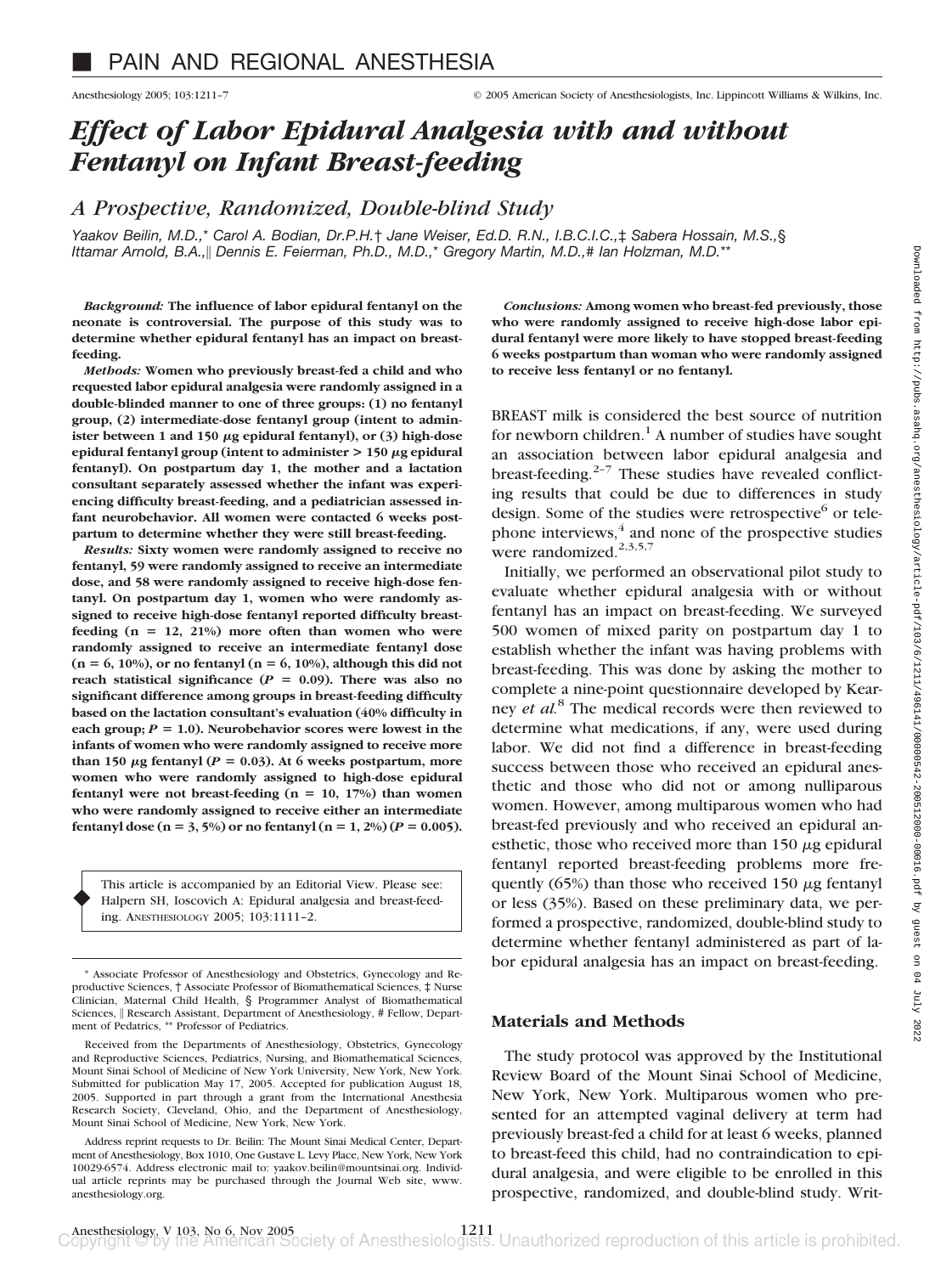|                                    | Overall<br>$(n = 176)$ | No Fentanvl<br>Group<br>$(n = 60)$ | Intermediate-dose<br>Fentanyl Group<br>$(n = 59)$ | High-dose<br>Fentanyl Group<br>$(n = 57)$ | P Value |
|------------------------------------|------------------------|------------------------------------|---------------------------------------------------|-------------------------------------------|---------|
| Infant falls asleep                | 55                     | 50                                 | 53                                                | 63                                        | 0.16    |
| Infant spits up                    | 18                     | 10                                 | 22                                                | $23*$                                     | 0.06    |
| Infant fussy after feeding         |                        | 10                                 |                                                   | 16                                        | 0.31    |
| Infant prefers one breast          |                        |                                    |                                                   | $10*$                                     | 0.66    |
| Infant feeds too often             | h                      |                                    |                                                   |                                           | 0.74    |
| Infant fussy, refuses to nurse     | 19                     | 13                                 | 15                                                | 28                                        | 0.04    |
| Infant does not suck effectively   |                        | $3^*$                              |                                                   | 12                                        | 0.07    |
| Infant does not latch on to nipple | 23                     | 20                                 | $21*$                                             | 26                                        | 0.42    |
| Infant nurses too long at feeding  | 12                     | 15                                 |                                                   | 14                                        | 0.86    |

\* Some missing responses, with minimum of 52 responses per question.

ten informed consent was obtained before the onset of painful contractions. If the woman received any intravenous analgesics during labor, *e.g.*, meperidine, she was not eligible to participate in the study. If the woman underwent cesarean delivery, she was also excluded from the study.

After the patient requested epidural analgesia, she was randomly assigned to one of three groups based on a computer-generated randomization schedule. The results of the randomization were sealed in opaque envelopes and opened sequentially immediately before placement of the epidural. The patient and all individuals who evaluated the patient and her infant were unaware of the group assignment.

Group 1 patients were randomly assigned to receive no epidural fentanyl. Epidural analgesia was initiated with 10 ml bupivacaine, 0.25%, and maintained with an infusion of 0.125% bupivacaine at a rate of 10 ml/h. Additional medication, if needed for pain relief, was with 0.25% bupivacaine in 5-ml increments. Group 2 patients (intermediate-dose fentanyl group) were randomly assigned to receive some epidural fentanyl but a total dose that was 150  $\mu$ g or less. Epidural analgesia was initiated with 10 ml bupivacaine, 0.25%, and maintained with an infusion of 0.0625% bupivacaine with 2  $\mu$ g/ml fentanyl at a rate of 10 ml/h. Additional boluses of medication, if needed, were with 0.25% bupivacaine in 5-ml increments. If the women in the intermediate group received 150  $\mu$ g fentanyl during labor, the anesthetic infusion was changed to 0.125% bupivacaine at a rate of 10 ml/h. Group 3 patients (high-dose fentanyl group) were randomly assigned to receive more than  $150 \mu$ g fentanyl. Epidural analgesia was initiated with 10 ml bupivacaine, 0.125%, with 100  $\mu$ g fentanyl, and the anesthetic was maintained with an infusion of 0.0625% bupivacaine with 2  $\mu$ g/ml fentanyl at a rate of 10 ml/h. Additional boluses of medication were with 0.125% bupivacaine plus  $2 \mu g/ml$  fentanyl in  $5 \text{ ml-increments}$ . If analgesia could not be obtained in any patient, regardless of group assignment, she received additional epidural bupivacaine or fentanyl at the discretion of the anesthesiologist.

The women, however, were not aware of the specific medication they were receiving.

At the time of delivery, 10 ml blood was collected from the umbilical vein and analyzed for the concentration of bupivacaine by gas chromatography equipped with a mass-selective detector (Mount Sinai Laboratories, New York, NY) and fentanyl by high-performance liquid chromatography (Rocky Mountain Instrumental Laboratories, Ft. Collins, CO). The lower limit of fentanyl detection was 25 pg/ml. Apgar scores were assessed at 1 and 5 min postpartum.

On postpartum day 1, the mother and a lactation consultant separately assessed breast-feeding, and a pediatrician assessed the neonate's neurobehavior. The goal was to perform the assessments as close to 24 h postdelivery as possible. There was an additional assessment of breast-feeding by a member of the anesthesia research team at 6 weeks postpartum. All evaluators and the mother were blinded to group assignment.

The mother gave a detailed assessment of her infant's ability to breast-feed by completing a nine-point yes or no questionnaire developed by Kearney *et al.*<sup>8</sup> (table 1) that was read to her by a member of the anesthesia research team. After the questionnaire, the mother gave her opinion as to the overall level of difficulty her infant might be having with breast-feeding (none, mild, moderate, or severe).

The lactation consultants observed the mother breastfeeding and completed a 12-point B-R-E-A-S-T Feeding Observation Form developed by Armstrong $9$  (table 2). This form is used as part of a breast-feeding training course sponsored by the World Health Organization and the United Nations Children's Fund. The lactation consultants were three registered nurses certified by the International Board of Lactation Consultant Examiners. The lactation consultant, in addition to identifying any breast-feeding problems, gave an opinion as to whether the infant was having difficulty with breast-feeding (none, mild, moderate, or severe).

The infant was assessed by one of three pediatricians trained to perform the Neurologic and Adaptive Capacity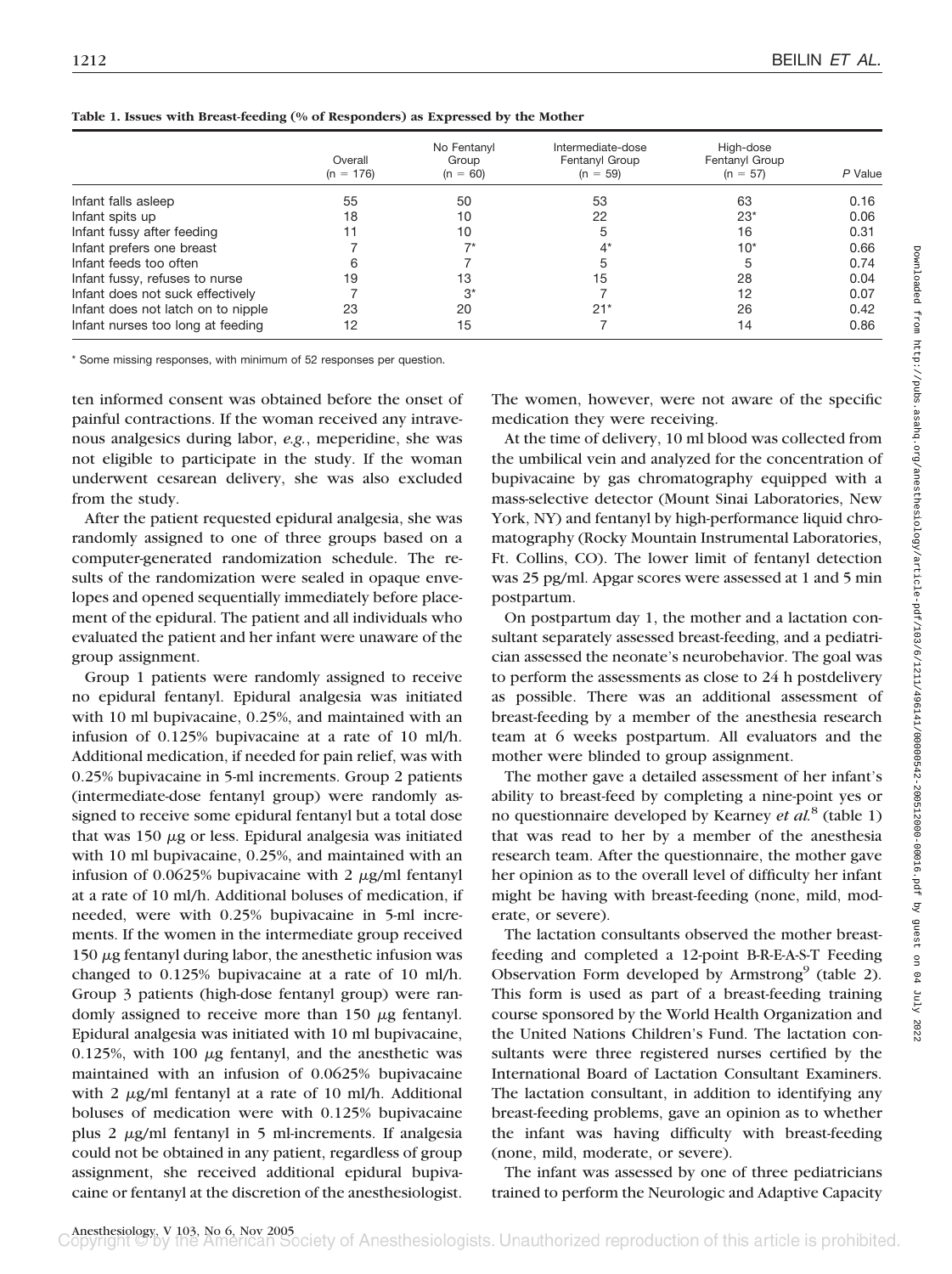|                               | Overall<br>$(n = 147)$ | No Fentanyl<br>Group<br>$(n = 50)$ | Intermediate-dose<br>Fentanyl Group<br>$(n = 50)$ | High-dose<br>Fentanyl Group<br>$(n = 47)$ | P Value |
|-------------------------------|------------------------|------------------------------------|---------------------------------------------------|-------------------------------------------|---------|
|                               |                        |                                    |                                                   |                                           |         |
| No response to breast         |                        |                                    |                                                   | 13                                        | 0.18    |
| Infant slips off breast       | 10                     |                                    | 13                                                |                                           | 0.49    |
| No rooting occurs             |                        |                                    | 8                                                 | 10                                        | 0.15    |
| Mouth closed, points forward  |                        |                                    | 18                                                |                                           | 0.47    |
| Lower lip turned in           | 14                     |                                    |                                                   | 16                                        | 0.36    |
| Cannot see infant's tonque    | 8                      |                                    | 13                                                |                                           | 0.70    |
| Cheek tense or pulled in      |                        |                                    |                                                   |                                           | 1.0     |
| Rapid sucks                   |                        |                                    | 15                                                |                                           | 0.94    |
| Can hear smacking or clicking |                        |                                    | 10                                                |                                           | 0.67    |
| Infant does not latch on      |                        |                                    | ิค                                                |                                           | 0.11    |
| Infant falls asleep           | 27                     | 30                                 | 21                                                | 30                                        | 0.89    |
| Infant not sucking well       | 11                     |                                    | 11                                                |                                           | 0.97    |

**Table 2. Issues with Breast-feeding (% of Responders) as Reported by the Lactation Consultant\***

\* Most had missing data, with the number of responders ranging from 41 to 50.

Scoring System (NACS). The NACS assesses active and passive tone, primary reflexes, response to sound and light, and alertness. The senior pediatric investigator (I. H.) trained the other two pediatricians to perform the test and observed them to assure consistency before their performing the test on their own. The score generated is between 0 and 40.

The patients' medical records were reviewed to document the use and dose of postoperative opioids administered in the postpartum period. At our hospital, 5 mg oxycodone plus 325 mg acetaminophen is the opioidcontaining analgesic most commonly administered. In addition, the infant's medical record was reviewed to ascertain whether the infant received supplemental milk *via* a bottle.

All mothers were called by a member of the anesthesia research team at 6 weeks postpartum to determine whether they were still breast-feeding. If the mother was not breast-feeding at 6 weeks postpartum, she was queried as to whether this was related to difficulty the infant was experiencing with breast-feeding.

#### *Statistical Analysis*

The results from the observational pilot study were the basis for this study design, including definition of study groups and determination of sample sizes. The primary outcome of interest in the pilot study was the proportion of nursing mothers who gave a positive response to any of the issues on the breast-feeding questionnaire (table 1). The medical records were then reviewed to determine what medications, if any, were used during labor. The results indicated such high rates of difficulty with firstborns that it was difficult to assess the influence of anesthetic agents. Therefore, this study was limited to women who had previously breast-fed. Among such women in the pilot study, we found a difference based on the amount of epidural fentanyl received during labor. The proportions reporting breast-feeding difficulty

were similar for those receiving no fentanyl,  $1-100 \mu$ g fentanyl, and  $101-150 \mu g$  fentanyl (39.5%, 40.0%, and 32.1%, respectively). The proportion reporting breastfeeding difficulty among those receiving  $151-200 \mu g$ was 57%, and the proportion for those receiving more than 200  $\mu$ g fentanyl was 70.0%. The overall rate of breast-feeding difficulty among those who received more than 150  $\mu$ g fentanyl was 65%. This led us in the current study to randomly assign our patients to receive no epidural fentanyl,  $150 \mu$ g epidural fentanyl or less, or more than  $150 \mu$ g epidural fentanyl.

Power analysis demonstrated that a sample size of 58 in each group would be sufficient to provide 80% power to detect a 30% difference, as indicated in our preliminary study, between the high-dose fentanyl group  $($ 150  $\mu$ g fentanyl) and the no fentanyl group or the intermediate-dose fentanyl group, assuming a 35% incidence of breast-feeding difficulties in the latter groups. These numbers provide an overall significance level of 0.05, based on two pairwise two-tailed tests, each at the 0.025 (0.05/2) significance level.

Continuous variables were compared among groups by Kruskal-Wallis tests and binary outcomes by chisquare tests. The influence of potential confounding variables such as maternal age, duration of labor, and use of other medications were explored using Mantel-Haenszel tests. Associations between outcomes were estimated by  $\kappa$  statistics and by correlation coefficients. Some continuous-valued factors were divided into approximate equal groupings (*e.g.*, amounts of cord fentanyl were grouped with cutoffs at 50, 100, and 200 pg/ml) to explore the form of putative relations with outcome variables.

The study plan allowed the use of more or less fentanyl than mandated by the randomization, if the woman had inadequate analgesia. We planned to analyze the data based on group assignment and also based on actual medication received, if necessary.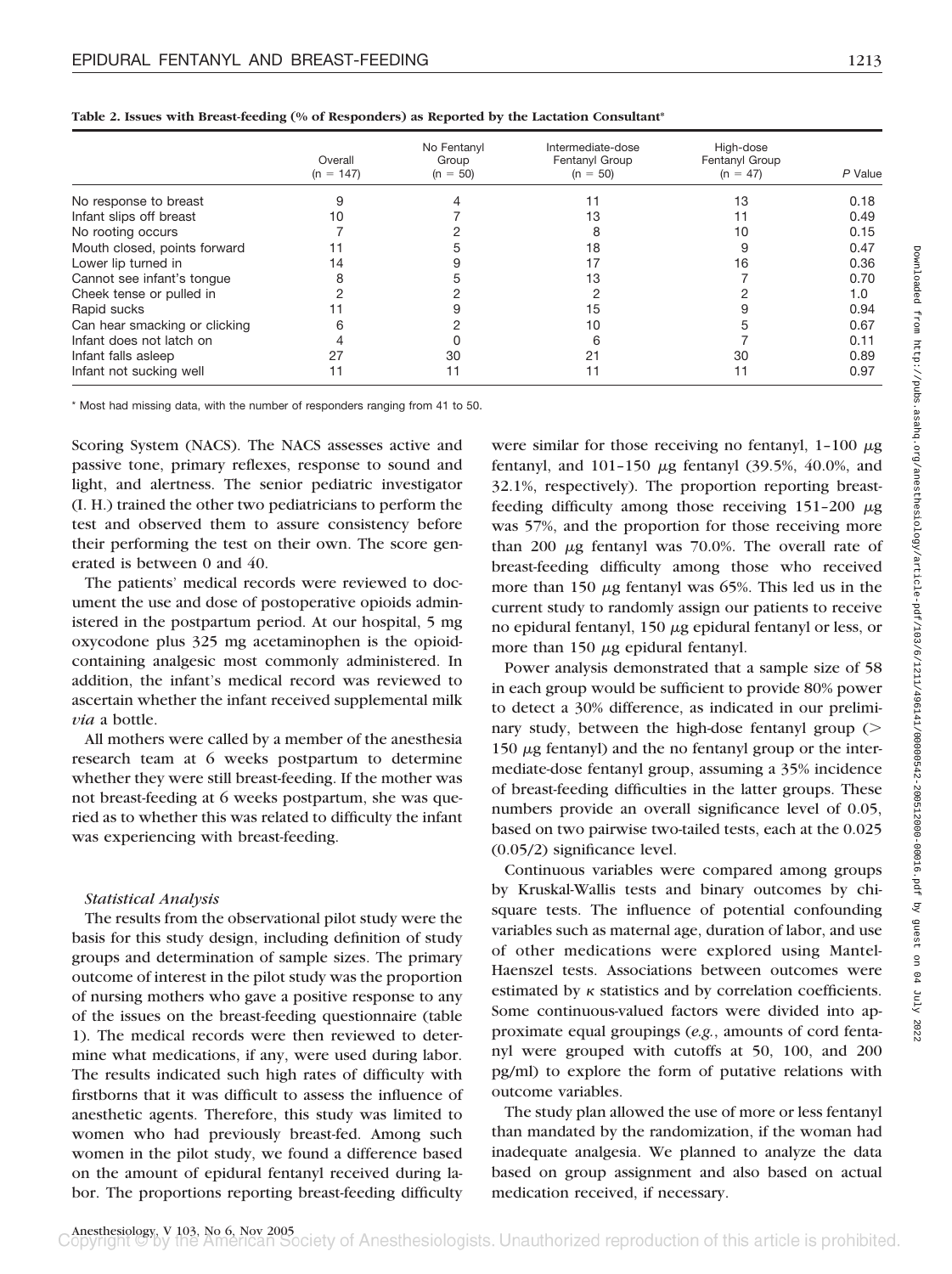**Table 3. Patient Demographics and Labor Characteristics\***

|                              | No Fentanyl<br>Group ( $n = 60$ ) | Intermediate-dose<br>Fentanyl Group<br>$(n = 59)$ | High-dose<br>Fentanyl<br>Group ( $n = 58$ ) |
|------------------------------|-----------------------------------|---------------------------------------------------|---------------------------------------------|
| Age, yr                      | $35(24-42)$                       | 36 (20 - 48)                                      | $35(21-44)$                                 |
| Height, cm                   | 163 (152-180)                     | 168 (147-180)                                     | 165 (137-190)                               |
| Weight, kg                   | 73 (55-96)                        | 75 (55-105)                                       | 73 (55-123)                                 |
| Oxytocin use, %              | 97                                | 98                                                | 95                                          |
| Highest oxytocin<br>dose, mU | $6(2-18)$                         | $8(1-24)$                                         | $6(2-18)$                                   |
| White, %                     | 92                                | 97                                                | 95                                          |
| Parity                       | $1(1-4)$                          | $1(1-11)$                                         | $1(1-4)$                                    |
| NSVD, %                      | 97                                | 95                                                | 97                                          |

\* Data are presented as per the patients' original group assignment and are recorded as median and range or percent.

 $NSVD =$  normal spontaneous vaginal delivery (the rest were forceps deliveries).

#### **Results**

**Table 4. Outcomes\***

We enrolled 189 women and studied 180 during a 4-yr period. Seven patients were excluded because they had a cesarean delivery (3 were randomly assigned to the no fentanyl group, 2 were randomly assigned to the intermediate-dose fentanyl group, and 2 were randomly assigned to the high-dose fentanyl group), 1 voluntarily withdrew who had been randomly assigned to the no fentanyl group, and 1 did not request an epidural anesthetic. Three additional patients were excluded because of missing data (1 was randomly assigned to the intermediate-dose fentanyl group and 2 were randomly assigned to the high-dose fentanyl group). This left 177 women for analysis: 60 in the no fentanyl group, 59 in the intermediate-dose fentanyl group, and 58 in the high fentanyl dose group.

There were 15 patients who received a different amount of fentanyl than planned: 5 in the no fentanyl group received some fentanyl, 1 in the intermediate-dose

group received more than  $150 \mu$ g fentanyl, and 9 in the high-dose fentanyl group received less than  $150 \mu g$  fentanyl. All except one mother completed the questionnaire. Thirty women were not evaluated by the lactation consultant, and 10 infants were not evaluated by the pediatrician either because the evaluator or the subject was unavailable in the first 24 h after delivery.

Demographic and labor characteristics were similar among groups, as were the duration of labor analgesia and type of delivery. More than 95% had a normal spontaneous vaginal delivery, and the rest were forceps-assisted vaginal deliveries (table 3).

We did not find a difference in Apgar score among the three groups at 1 or 5 min (median score of 9 in all three groups at 1 and 5 min). There was also no significant difference in the number of infants who had supplemental bottle feeding or the number of women who received 5 mg oxycodone with 325 mg acetaminophen within 24 h of delivery (table 4).

Among the three groups, there were significant differences in the amount of fentanyl and bupivacaine received. The umbilical cord fentanyl concentrations differed among groups, but bupivacaine cord concentrations did not (table 4).

In the maternal overall assessment at 24 h after delivery, 24 women (14%) reported problems with breastfeeding. Fifteen of these problems were mild, and 9 were moderate. No one had a severe problem. Women randomly assigned to the high-dose fentanyl group reported a problem breast-feeding  $(n = 12, 21%)$  more often than those randomly assigned to the intermediatedose fentanyl group ( $n = 6$ , 10%) or those randomly assigned to the no fentanyl group ( $n = 6$ , 10%), although this was not statistically significant ( $P = 0.09$ ). Most women (72%) related some issue with breast-feeding on the Kearney questionnaire, although most were consid-

|                                          | No Fentanyl<br>Group | Intermediate-dose<br>Fentanyl Group | High-dose<br>Fentanyl Group |          |
|------------------------------------------|----------------------|-------------------------------------|-----------------------------|----------|
|                                          | $(n = 60)$           | $(n = 59)$                          | $(n = 58)$                  | P Value  |
| Apgar score-1 min                        | $9(7-9)$             | $9(8-10)$                           | $9(8-9)$                    | 0.51     |
| Apgar score-5 min                        | $9(8-10)$            | $9(8-10)$                           | $9(8-10)$                   | 0.61     |
| Supplemental bottle feed                 | 71%                  | 75%                                 | 67%                         | 0.63     |
| 5 mg oxycodone with 325 mg acetaminophen | 62%                  | 49%                                 | 64%                         | 0.26     |
| Duration of epidural analgesia, min      | 304 (39-868)         | 306 (30-1091)                       | 268 (38-775)                | 0.11     |
| Total fentanyl in labor, $\mu$ g         | $0(0-100)$           | 70 (20-350)                         | 200 (75-395)                | < 0.0001 |
| Fentanyl cord, pg/ml                     | $0(0-82)$            | 54 (0-323)                          | 122 (0-533)                 | < 0.0001 |
| Total bupivacaine in labor, mg           | 77.5 (39-175)        | 57.5 (24.5-352.5)                   | 45 (17-86)                  | < 0.0001 |
| Bupivacaine cord, ng/ml                  | $11.4(0.1 - 60.7)$   | $8.7(0.1 - 58.7)$                   | $9.8(0.1 - 87)$             | 0.55     |
| NACS score                               | $35(24-40)$          | $34(19-40)$                         | $32(20-40)$                 | 0.03     |
| BF difficulty 24 h postpartum-mothert    | 6(10%)               | 6(10%)                              | 12 (21%)                    | 0.09     |
| BF difficulty 24 h postpartum—nurse      | 20 (40%)             | 20 (40%)                            | 19 (40%)                    | 1.0      |
| Not BF at 6 weeks <sup>±</sup>           | 1(2%)                | 3(6%)                               | 10 (19%)                    | 0.002    |

\* Data are presented as per the patients' original group assignment and are recorded as median and range or percent. † Numbers of responders are 50, 50, and 47 in the no fentanyl, intermediate-dose fentanyl, and high-dose fentanyl groups, respectively. ‡ Numbers of responders are 51, 54, and 52 in the no fentanyl, intermediate-dose fentanyl, and high-dose fentanyl groups, respectively.

 $BF =$  breast-feeding; NACS  $=$  Neurologic and Adaptive Capacity Scoring System.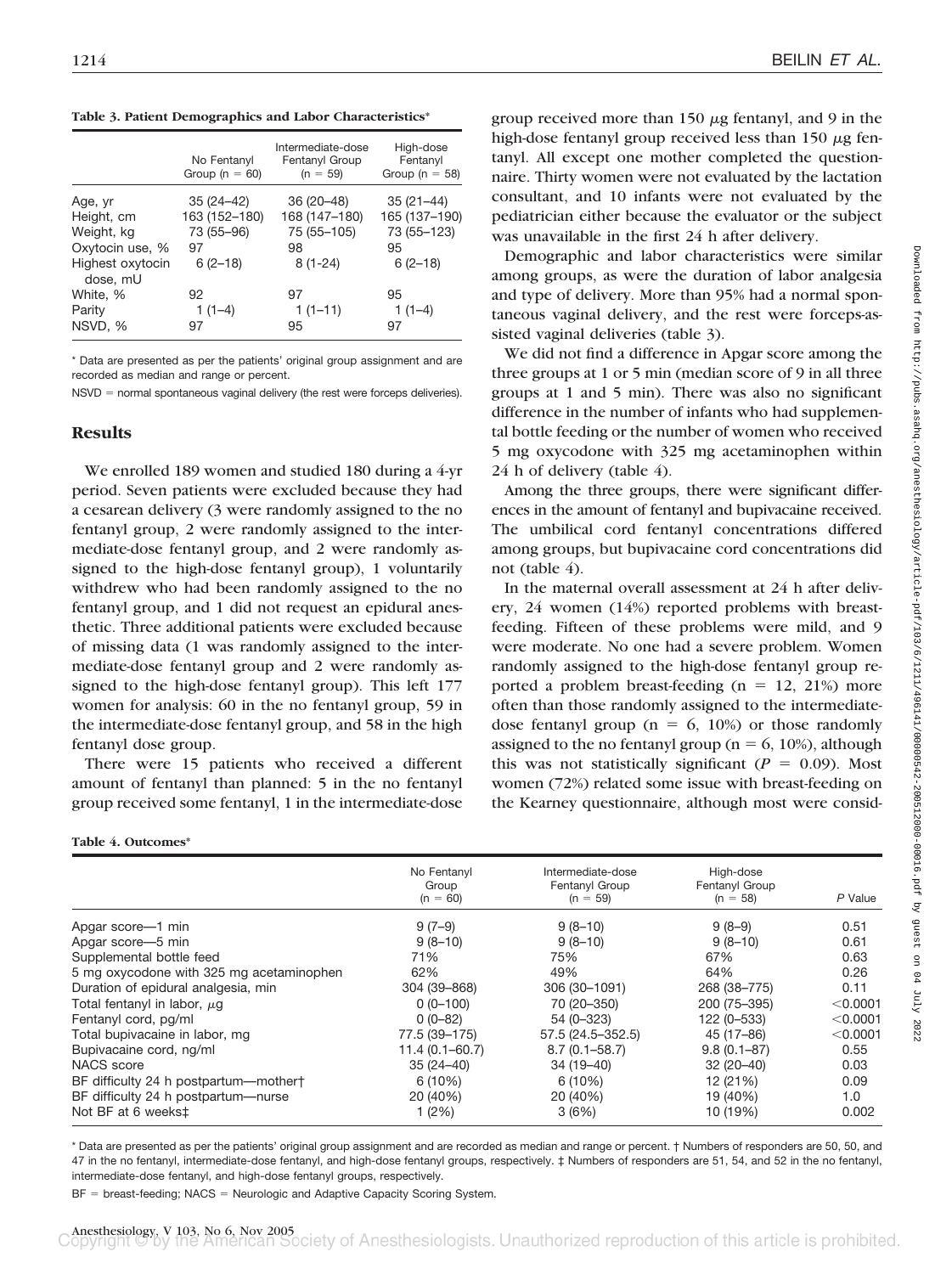ered manageable. The most common issues noted were as follows: the infant is sleepy (55%), the infant does not latch to the nipple (23%), and the infant is fussy and refuses to feed (19%) (table 1).

In the lactation consultant's assessment at 24 h after delivery, 59 of 147 infants (40%) were identified as having difficulty with breast-feeding. The proportion was similar in all three groups. Of the 59 cases, 52 were classified as mild (40), moderate (9), and severe (3). One severe breast-feeding problem occurred in the intermediate-dose fentanyl group, and two problems occurred in the high-dose fentanyl group. The most common problems noted were as follows: the infant was asleep (27%) and the lip was turning in (14%), with no statistical difference among the groups (table 2). Maternal and lactation consultant evaluations of breast-feeding difficulty correlated poorly ( $\kappa$  statistic = 0.11).

There was a significant difference in the infant's NACS score at 24 h, with median scores of 35, 34, and 32 in the no fentanyl, intermediate-dose fentanyl, and high-dose fentanyl groups, respectively  $(P = 0.03)$ . The clinical significance of these differences is not clear. We found an association between the maternal evaluation of difficult breast-feeding at 24 h and NACS score ( $P = 0.0003$ ), but we did not find an association between NACS score and the lactation consultant's evaluation of difficulty breast-feeding  $(P = 0.86)$  or between NACS score and cessation of breast-feeding at 6 weeks ( $P = 0.65$ ).

Among the 157 who responded at 6 weeks postpartum, there were 14 women (9%) who were not breastfeeding: 1 in the no fentanyl group, 3 in the intermediate-dose fentanyl group, and 10 in the high-dose fentanyl group ( $P = 0.002$ ). In all cases, the mother reported stopping because the infant was having difficulty breastfeeding. Overall, if a woman reported a problem at 24 h, she was more likely not to be breast-feeding at 6 weeks (29%) than if she did not report a problem at 24 h (6%)  $(P = 0.004)$ . There was no association between breastfeeding success at 6 weeks and the lactation consultant's evaluation at 24 h or with the NACS, but women in the high-dose fentanyl group with an umbilical cord fentanyl concentration greater than 200 pg/ml were less likely to be breast-feeding at 6 weeks postpartum than were their counterparts with smaller fentanyl concentrations ( $P = 0.02$ ).

We did not find an association between the duration of labor or the duration from when the first dose of fentanyl was given until delivery on breast-feeding problems at 24 h or 6 weeks postpartum. Within the two groups of women who received epidural fentanyl, there was also no association between the dose of fentanyl per hour of epidural and breast-feeding problems at 24 h or 6 weeks postpartum. The total dose of fentanyl administered during labor is the only factor we could identify that had an impact on breast-feeding.

When the data were reanalyzed based on the amount of fentanyl the patient actually received (rather that the

group assignment), the results were similar, except that the difference among groups in the mother's evaluation of breast-feeding difficulty at 24 h became statistically significant. More mothers who received more than 150  $\mu$ g fentanyl reported difficulty (10 of 50, 20%) than those who received an intermediate dose (10 of 72, 14%) or no fentanyl (4 of 55, 7%) ( $P = 0.05$ ). The lactation consultants' results remained similar among the three groups defined by amount of fentanyl actually received: 40%, 42%, and 38% for high, intermediate, and low doses, respectively. The 6-week data remained statistically significant when women were classified according to the amount of fentanyl they actually received. At 6 weeks postpartum, there were 14 women who stated they were not breast-feeding, 1 (2%) who received no fentanyl, 4 (6%) who received intermediate fentanyl doses, and 9 (20%) who received more than 150  $\mu$ g fentanyl  $(P = 0.003)$ .

#### **Discussion**

The main finding of this study of women who had successfully breast-fed previously and who now delivered a child vaginally with epidural analgesia is that those women who were randomly assigned to receive more than 150  $\mu$ g epidural fentanyl were less likely to be breast-feeding 6 weeks postpartum as compared with women who were randomly assigned to receive less fentanyl or no fentanyl.

Controversy exists as to the impact of opioid-supplemented labor epidural analgesia on neonatal well-being after delivery. Initial studies in this regard focused on the impact of epidural analgesia on the newborn's neurobehavior, and the results have been conflicting.<sup>10,11</sup> There are a number of different neurobehavior scales used for clinical and research purposes. We used the NACS because it is easy to administer and some have found it reliable, $12$  although others have questioned its reliability.<sup>13</sup> We attempted to assure interobserver reliability by having the test performed by only three pediatricians, two of whom were taught how to administer the test by the senior pediatric investigator. The clinical relevance of lower neurobehavioral scores is debatable,  $14$  but anecdotal and observational evidence suggests an impact on the infant's ability to breast-feed.<sup>15</sup> Although we found a statistically significant difference among groups with NACS score (35 *vs.* 34 *vs.* 32 in the no fentanyl, intermediate-dose fentanyl, and high-dose fentanyl groups, respectively;  $P = 0.03$ ), the differences were small, and their clinical relevance can be questioned.

Breast milk is considered the ideal nutrition for newborns.<sup>1</sup> Early contact between mother and infant is important for the establishment of breast-feeding. This initial contact should occur, if possible, during the first hour postpartum.<sup>16</sup> There are many factors that are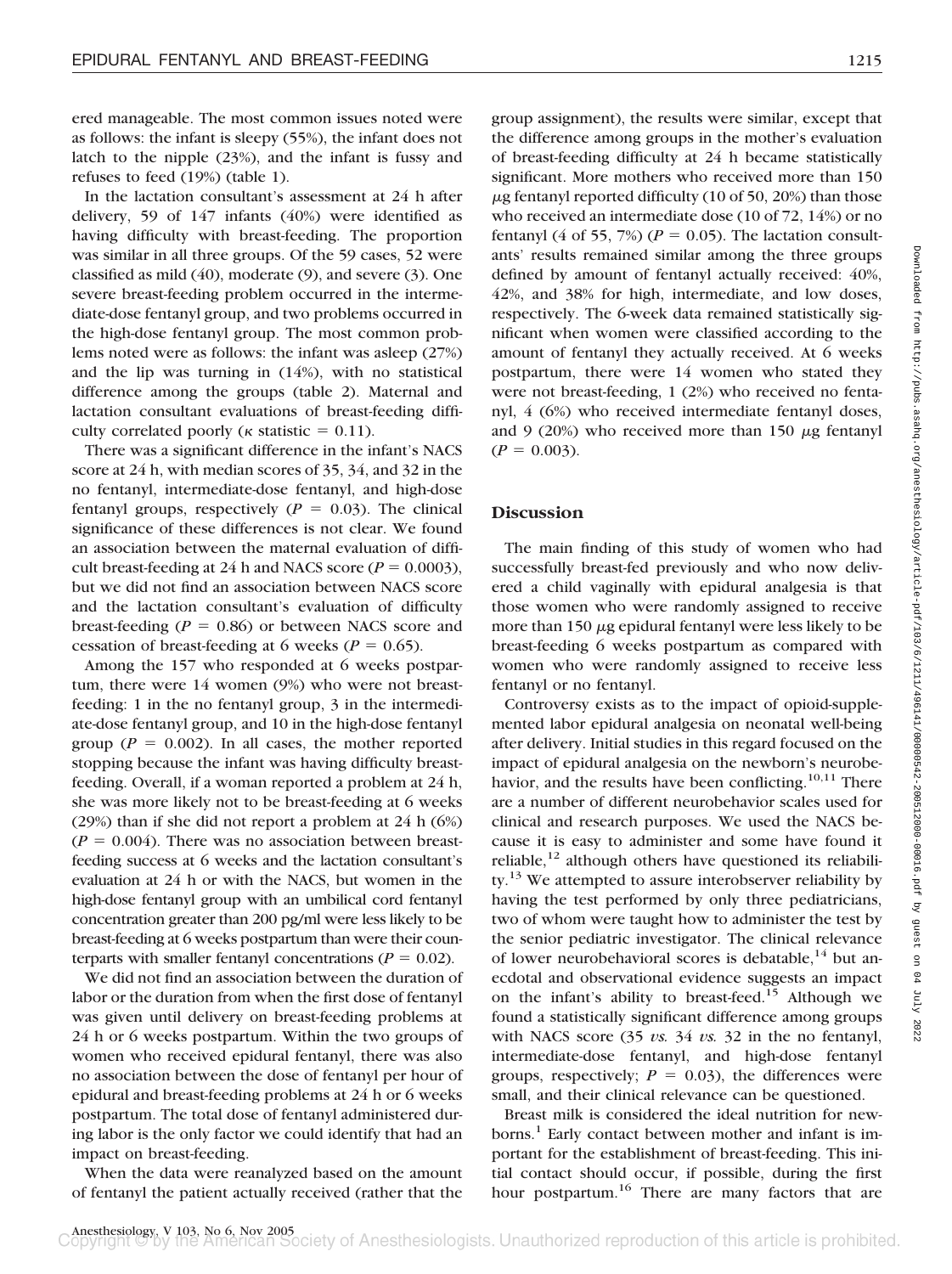thought to influence breast-feeding including, but not limited to, type of delivery,17 general *versus* epidural anesthesia,18 nulliparity *versus* multiparity, and supplemental bottle feeding.19 Also, breast-feeding problems can be due to infant issues (*e.g.*, infant does not latch onto the breast or suck well, palate structure) or maternal issues (*e.g.*, inverted nipples, lack of education or incentive.

The use of regional anesthesia has become increasingly popular for labor analgesia; however, its effect on breastfeeding has been questioned.15 The concern regarding epidural analgesia and breast-feeding is that epidural medication, especially opioids, crosses the placenta and decreases neurobehavior scores, which may have an impact on breast-feeding. The concern has not been substantiated because there have been few studies that have specifically addressed whether epidural analgesia influences breast-feeding.

Halpern *et al.*<sup>4</sup> performed a telephone interview at 6–8 weeks postpartum to determine whether women were still breast-feeding. They reviewed the charts to determine delivery mode and analgesic medication received. They were not able to find an association between breast-feeding success and labor analgesia. They concluded their discussion by recommending performance of a prospective randomized study.

Baumgarder *et al.*<sup>7</sup> enrolled 231 mothers and evaluated whether there were at least two successful breast-feeding sessions in the first 24 h. They evaluated 115 consecutive women who received epidural analgesia and matched them with 116 control patients who did not. They found that women who received epidural analgesia had successful breast-feeding interactions (70%) less frequently than those who did not (90%). However, the study was not randomized, there was no comment on the epidural medications used, and there were no assessments beyond 24 h.

Riordan *et al.*<sup>5</sup> conducted a study in which lactation consultants evaluated the mother–infant breast-feeding interaction and assessed success during the hospital stay and then again at 6 weeks postpartum *via* a telephone interview. They reviewed the medical records for medications administered and found that those who received epidural and intravenous analgesia during labor did not breast-feed as well during the hospital stay, but there was no impact on long-term breast-feeding success. However, they did not randomly assign the women to treatment groups, and they enrolled a combination of nulliparous and multiparous patients who had both vaginal and cesarean deliveries.

Radzyminski<sup>2</sup> enrolled 56 multiparous women who had a vaginal delivery to evaluate the effect of epidural analgesia on breast-feeding. Twenty-eight received epidural analgesia with 0.044% bupivacaine, 0.000125% fentanyl, and 1:800,000 epinephrine, and the other 28 did not receive any labor medication. Breast-feeding and neurobehavior were assessed by a nurse at 1 and 24 h after delivery using the premature infant breast-feeding scale and NACS, respectively. They did not find a significant difference in these parameters between the groups, but their study was small, was not randomized, and included women who had not breast-fed previously.

Our study differs from those previously published by being randomized, controlled, and blinded. Furthermore, the study design was based on the results of an observational pilot study. We were careful to enroll a homogeneous population of multiparous women who had successfully breast-fed previously and who delivered vaginally. We followed their experience in the first 24 h and again at 6 weeks after delivery. We changed the definition of difficulty breast-feeding between the pilot study and our current study. In the pilot study, an infant was considered to be having difficulty breast-feeding if the mother responded in the affirmative to any of the breast-feeding issues listed in table 1. In this study, we considered the mother having difficulty breast-feeding only if she answered in the affirmative when asked if she was having difficulty breast-feeding, regardless of her response to any specific issue. This change in definition led to a smaller rate of breast-feeding problems at 24 h in the current study.

In this study, we used two methods to assess breastfeeding, both of which focus on problems the neonate may have with breast-feeding rather than those related to the mother, *e.g.*, sore nipples, breast engorgement, and milk insufficiency. Although our breast-feeding assessments have not been validated, they are clinically relevant and incorporate variables found in other breastfeeding assessment tools. Because our breast-feeding tool has not been validated, not only did we assess individual variables, we asked the mother and the lactation consultant to give their opinion as to whether the infant was having difficulty breast-feeding.

Although we found a negative association between epidural fentanyl and breast-feeding success, the overall incidence of breast-feeding problems was small, 24 (14%) at 24 h and 14 (9%) at 6 weeks, as assessed by the mother. The lactation consultants reported a greater incidence of breast-feeding problems with no difference among the groups (approximately 40%). Similar to the results of Righard and Alade, $^{20}$  the lactation consultant identified breast-feeding problems that the mother did not. We cannot determine whose evaluation is more germane, but we believe that maternal assessment is more relevant because the mother's perception of breast-feeding difficulties may lead to frustration and future breast-feeding problems. We found that mothers who reported difficulty at 24 h postpartum were less likely than their counterparts to be breast-feeding at 6 weeks. We chose 6 weeks for our long-term outcome because this is the time frame most other studies use, and it is past the time when the mother's milk supply is